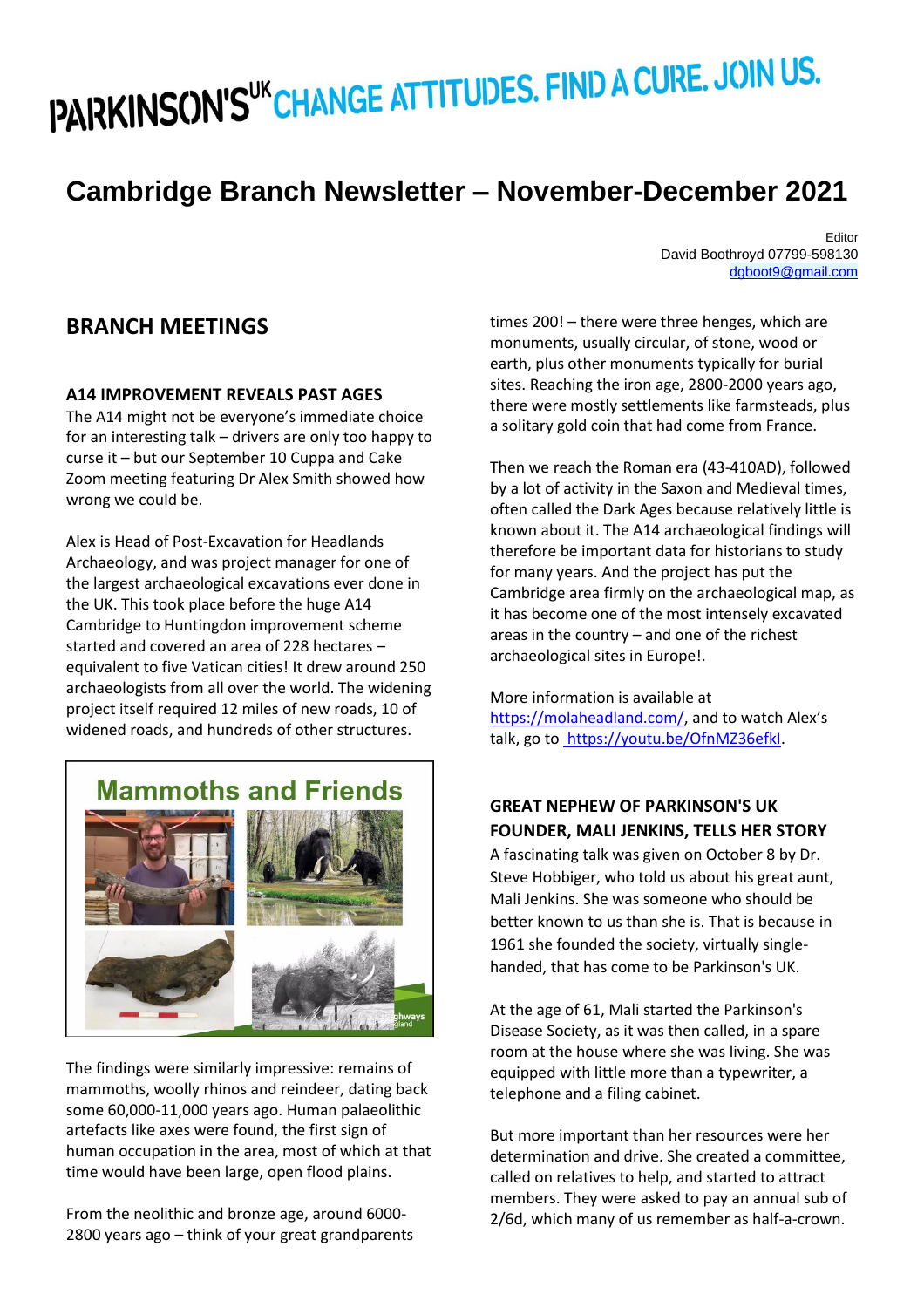She was prompted to form the society because her sister, Lala, had Parkinson's. At that time, treatment was virtually non-existent, as was information. People with Parkinson's (PwP) tended to be left to their own resources. But a dramatic advance was not far off, with the arrival of L-dopa – and Lala was one of the very first, if not the first, to take the drug that would transform the lives of millions of PwP worldwide.





By now Mali had recruited a band of volunteers who worked hard to raise funds, and when the society received its first significant financial support of £2000, it enabled her to move the budding organisation to better premises. The society grew and

Showbiz stars fund-raising for Parkinson's UK shortly after Mali's death in 1989.

Mali attracted royal attention, receiving the OBE from the Queen in 1978. For any charity, a royal patron is a valuable figurehead, and the Society's first was Prince Michael, Duke of Kent, to be followed in 1988 by the patron every organisation wanted at that time – Princess Diana.

At the end of that year, Lala died, and a note was found in which she expressed her deep appreciation of everything Mali had done. Then only a few months later, in March 1989, Mali travelled down to Dover to attend a Parkinson's meeting. Interesting talks were given. Participants were mingling afterwards, when Mali suddenly collapsed and died. It was sad and totally unexpected – but also somehow fitting, actively involved as she was in the great society she had created.

#### **IMPERIAL COLLEGE BRAIN BANK**

The remarkable work of the Parkinson's UK Brain Bank was the topic of our October 22 talk, given by the manager, George Gverich. Members said after the talk that they had learnt more about Parkinson's in the last 40 minutes than they had in years!

Fascinating – but at times also somewhat daunting for all those of us with Parkinson's, considering donating our brains to the bank. After death, that is.

A donor's brain must can be preserved in one of two ways, either frozen, when it must be kept at -80°C, or 'fixed', when it is preserved in formalin. This is needed when the organ can't be frozen quickly

enough. But it also has some advantages, notably making it possible to perform an MRI scan.

| Who can donate tissue?                                                                                                                                                                                                  | Information pack contains:                                                                                                                                                                  |
|-------------------------------------------------------------------------------------------------------------------------------------------------------------------------------------------------------------------------|---------------------------------------------------------------------------------------------------------------------------------------------------------------------------------------------|
| Anyone!                                                                                                                                                                                                                 | · Information booklet<br>· Consent form<br>· Agreement of the next of kin<br>· Houlth questionnaire<br>· Latest newsletter<br>· Forepart envelope<br>State book backer<br><b>Donor Card</b> |
| Parkinson's Disease<br>Parkinson's plus movement disorders:<br>* Multiple System Atrophy (MSA)<br>* Progressive Supranuclear Palsy (PSP)                                                                                |                                                                                                                                                                                             |
| Stroke, tumours, CID, systemic infections<br>Controls - very important!!!<br>"DONATION OF YOUR BRAIN IS ONE OF THE MOST IMPORTANT<br>LEGACIES YOU CAN MAKE TO THE ADVANCEMENT OF RESEARCH INTO<br>PARKINSON'S DISEASE!" | 07659 10 45 37                                                                                                                                                                              |

In recent times, the focus of the Brain Bank's work has shifted somewhat, George said, with more attention on collecting gut tissue. This is because it is now thought that around 40% of Parkinson's cases originate in the gut, subsequently travelling up to the brain via the vagus nerve. Various pieces of evidence back this up, in particular, the group of people who have had a total vagotomy – the severing of the vagus nerve. None of them developed Parkinson's!

Another new element for the Brain Bank has been COVID. One well known symptom of COVID is anosmia, loss of the sense of smell – which is also a symptom of Parkinson's. It may be that both conditions use the 'olfactory pathway' to reach the brain. So it is possible that there may prove to be a link of some sort between the two conditions. Only time will tell.

For more information, and a donor kit, contact George at [d.gveric@imperial.ac.uk.](mailto:d.gveric@imperial.ac.uk)

# **NEWS, EVENTS & PEOPLE**

#### **RORY SIGNS OFF FROM THE BEEB**

"I was late to computers," admits Rory Cellan-Jones. Rory, who gave us a memorable talk a few months back, signed off recently from his position as the BBC's Technology Correspondent, via a short item on Radio 4 titled 'From our old correspondent'.

The first computer he ever saw was at school  $- a$ vast object in the science block, which only physics students in white coats were allowed anywhere near. Then in September 1981 Rory joined the Beeb in its Leeds newsroom, at that time thick with cigarette smoke and the clattering of typewriters. Not a computer in sight. That was still the case 18 months later when he moved to the London TV newsroom, although the typewriters were superior.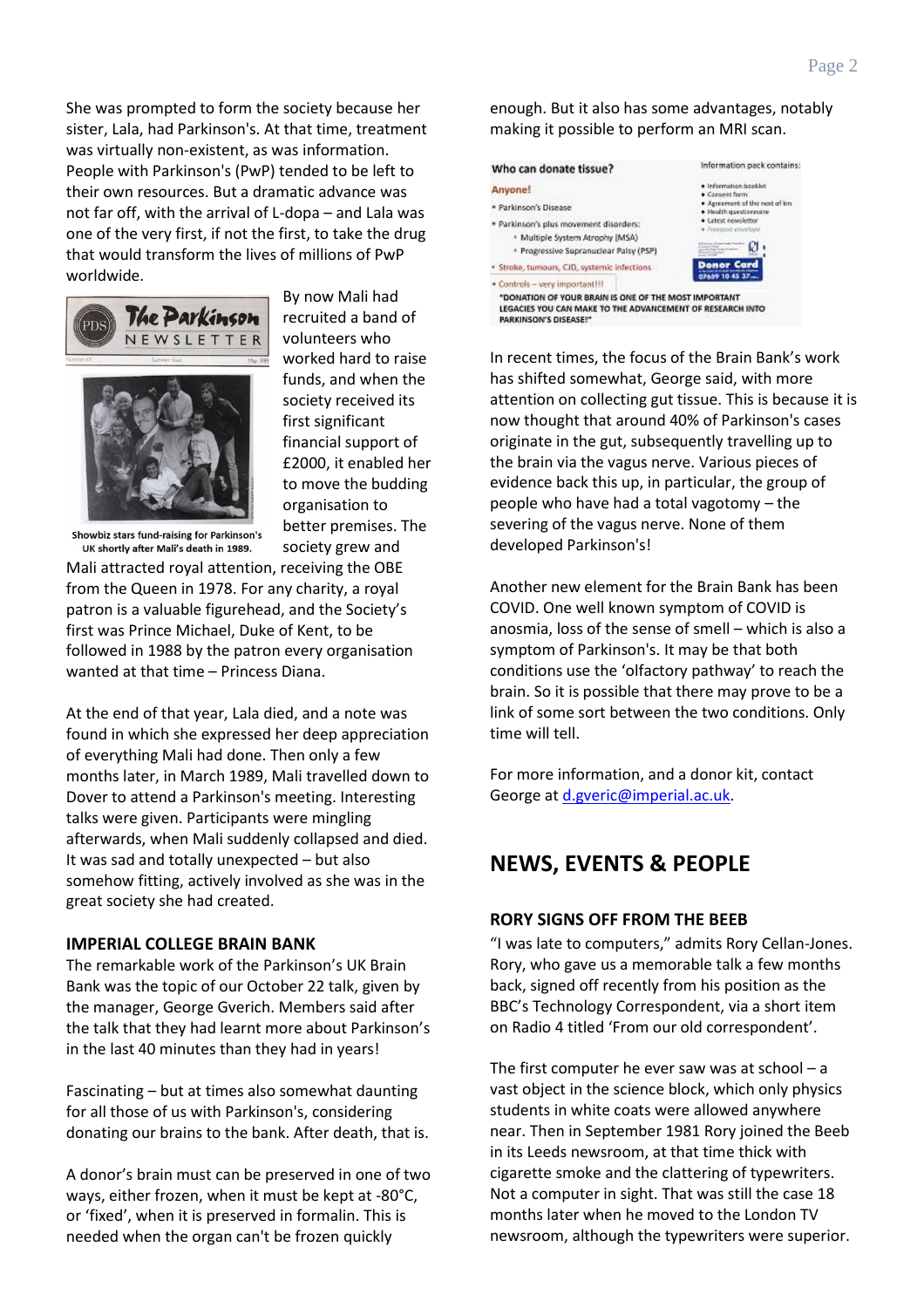In fact, virtually his first encounter with computers was to go out on strike about them! Not so much the result of a luddite-like attitude, but because journalists at ITN were receiving an extra £1000 a year to switch to them.

"We eventually accepted £300 to work with the dreaded machines – and I quickly found I loved them," he says. But it wasn't until 1995 that he bought his first home computer, an Apple MAC, and connected it to the Internet. "The family watched in wonder as a painting from the Louvre – an early website – appeared slowly on the screen."

Forward to San Francisco, January 2007, and his most significant computer memory – when Apple's Steve Jobs unveiled the iPhone, launching the smartphone era. Now, billions of people have in their pockets a machine with vastly more processing power than the behemoth that filled a room at his



school.

"Computers have changed our lives – how we shop, learn, get news, even hook up with a new partner," he says. "They have also brought us disinformation, online abuse, and allowed corporations and governments to track our every move. But as someone involved in a trial to use smart phones and wearable sensors

to monitor the symptoms of Parkinson's, I remain optimistic that the technology can overall make our lives better.

"Back in 1995 I interviewed Bill Gates about his rather prescient book, the Road Ahead and in my copy he wrote on the cover page "To Rory. Good luck with computers". Well, Bill, so far, I can report it's going okay."

#### **CAROLINE APPOINTED AS OUR NEW CEO**

Parkinson's UK has announced the arrival of a new CEO, Caroline Rassell (pictured). She brings with her a wealth of experience, having managed awardwinning programmes in the NHS. She joins Parkinson's UK from Versus Arthritis, where she oversaw a strategic review of the impact of their services. Caroline is passionate about ensuring patients' needs are at the heart of what the charity does, and is also a trustee for two other charities, focused on social justice and care.

She said: "It's clear from everyone I've met and everything I've seen that at the heart of Parkinson's UK are people with a passion to make a real difference to PwP, their families and friends. That drive is invaluable to both a Chief Executive and the Parkinson's community. Putting people affected by the condition at the centre must be the essence of what the charity does. That is something I've always tried to do in my work."



"We're delighted to welcome Caroline to Parkinson's UK," said Gary Shaughnessy, Chair of Trustees. "Caroline's experience in transforming services and engaging diverse groups in healthcare

in the largest Clinical Commissioning Group in Essex will be of direct benefit to the Parkinson's community.

"In Caroline we've found a proven leader, and under her leadership we will continue to push on with our ambitious aims in research and support, working towards finding a cure and improving life for everybody affected by Parkinson's."

#### **MOST OF US WANT F-to-F MEETINGS ASAP**

Members have made at least one thing very clear in our Branch Survey about what we should do from now on: more than 87% of respondents want us to restart face-to-face (F-to-F) meetings, and of those, over 85% have no concerns. A true vote of confidence!



Other findings include reasons for being members of the branch: 69% of respondents say it is principally for information, whilst 59% want interesting speakers and to meet others with Parkinson's. The majority want the meeting format and frequency changed, with nearly half of all replies opting for a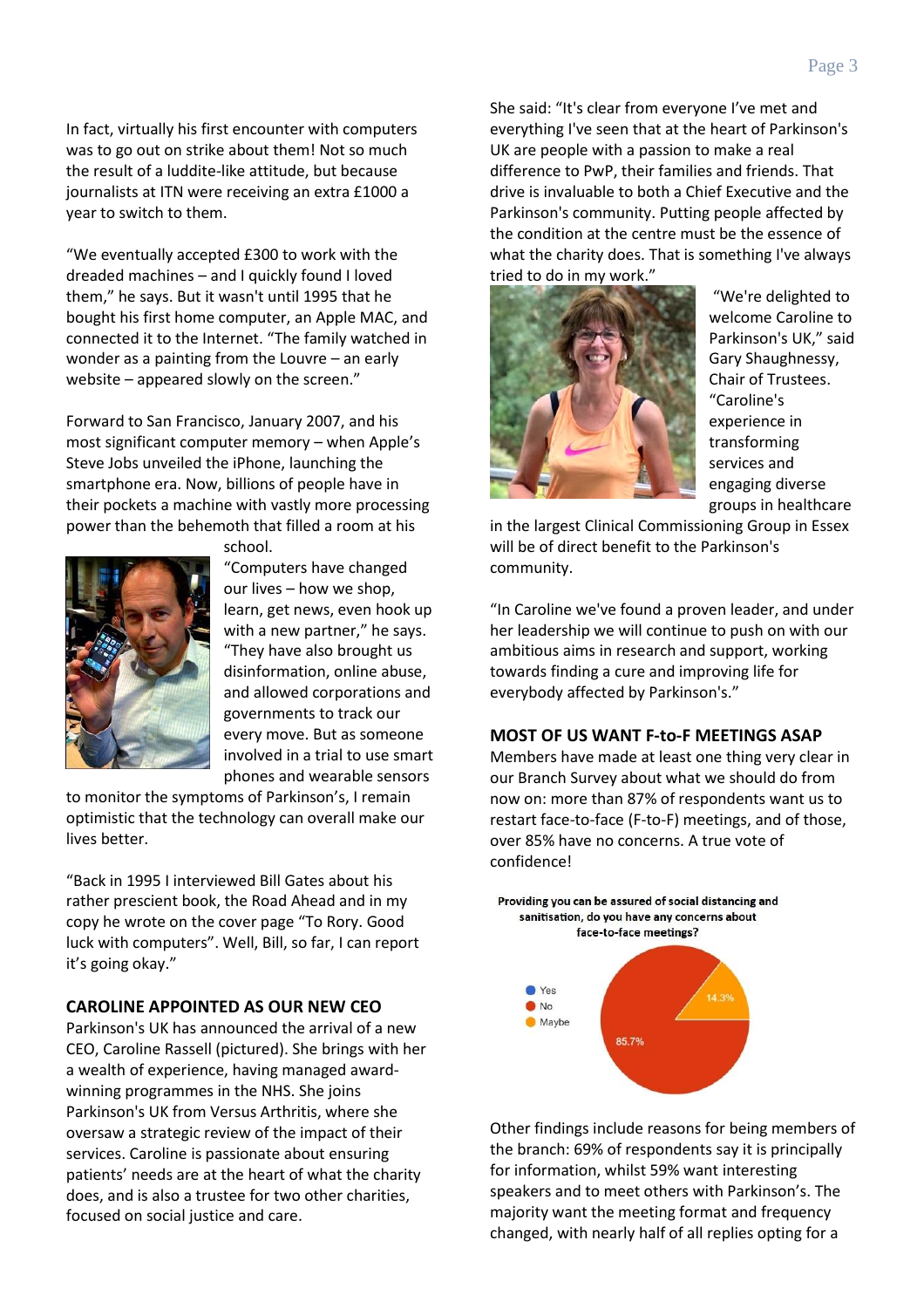hybrid meeting that is both F-to-F with a live online link. And 80% of us are happy to bring our own refreshments!

Guest speakers are the most popular activity, with those featuring a non-Parkinson's subject being 10% more popular than a Parkinson's-related talk. After speakers, the main additional activity people want is an exercise group, cited by 58% of respondents. In terms of location, no particular area of the city is preferred for meetings, and Friday mornings continue to be the most popular time. Asked about targeted meetings,60% asked for some form of carer meeting.

The survey conclusions are clear: we should restart F-to-F meetings as soon as possible. So the number one priority is to confirm a home for our meetings. Also, we must be flexible in the format of meetings – zoom can increase significantly the number of members that can 'attend'. Other points: exercise is a significant want along with walking and singing, and we must not ignore the carers.

# **SCIENCE & RESEARCH**

#### **TROJAN HORSE NANOPARTICLES COULD GET DRUGS PAST BRAIN'S BORDER PATROL**

The blood-brain barrier (BBB) works as a wall between the blood and the brain, allowing only certain molecules to enter the brain. Water and oxygen can get through, so can alcohol and coffee – and of course, L-dopa. But it does block more than 99% of potentially neuroprotective compounds.

Now, researchers from Copenhagen University have tricked the BBB to allow drug delivery to the brain. They investigated so-called nanoparticle liposome drug carriers and delivered them through the BBB while tracking and monitoring them all the way.

"Before this study, we knew little about what was happening in the BBB in the living brain, and why some nanoparticles crossed and others wouldn't," said Assistant Professor Krzysztof Kucharz. "The BBB was like a black box. What happened from when a drug was taken and its being detected in the brain was obscure. It was even doubted whether nanoparticle entry to the brain was possible at all. We have provided a direct proof of it, and described why, when and where it happens."

To do this, the researchers used 'two-photon imaging', a microscopy technique that makes it possible to image living tissue up to about 1mm in thickness. Like the Trojan horse, the nanoparticles are recognised by the endothelium, a thin membrane lining blood vessels, and transported across the BBB. The particles contain a cargo space, so they can be loaded with neuroprotective drugs to treat neurodegenerative diseases. The technique is being tested in Parkinson's, cancer, stroke, and Alzheimer's.



However, the amounts the nanoparticles can transport are still low, and more is needed to reach clinical significance. Therefore, there is a great need to optimise nanoparticle drug delivery and to do that, you need to understand how nanoparticles interact with the BBB. This is what the Danish research has achieved.

One specific thing they revealed was that the nanoparticles enter the brain mainly at large vessels called venules and not, as previously believed, small capillaries. There is space surrounding the large vessels, making it easier for nanoparticles to progress further into the brain. Capillaries do not have this space. "Venules should be targeted for efficient nanoparticle drug delivery to the brain," says Kucharz.

#### **BRAIN STIMULATION WITHOUT A DRILL**

The main drawback to Deep Brain Stimulation (DBS) is its invasive nature. No one wants their head drilling! But there are other ways of affecting the brain purely from the scalp. One uses electrodes to deliver electrical stimulation to the brain region called the supplementary motor area (SMA). The aim is to ease certain aspects of upper limb bradykinesia in PwP. Bradykinesia, the term for slow and smaller movements and delayed reaction times, can be one of the most debilitating of Parkinson's symptoms. (continues 2<sup>nd</sup> column page 5)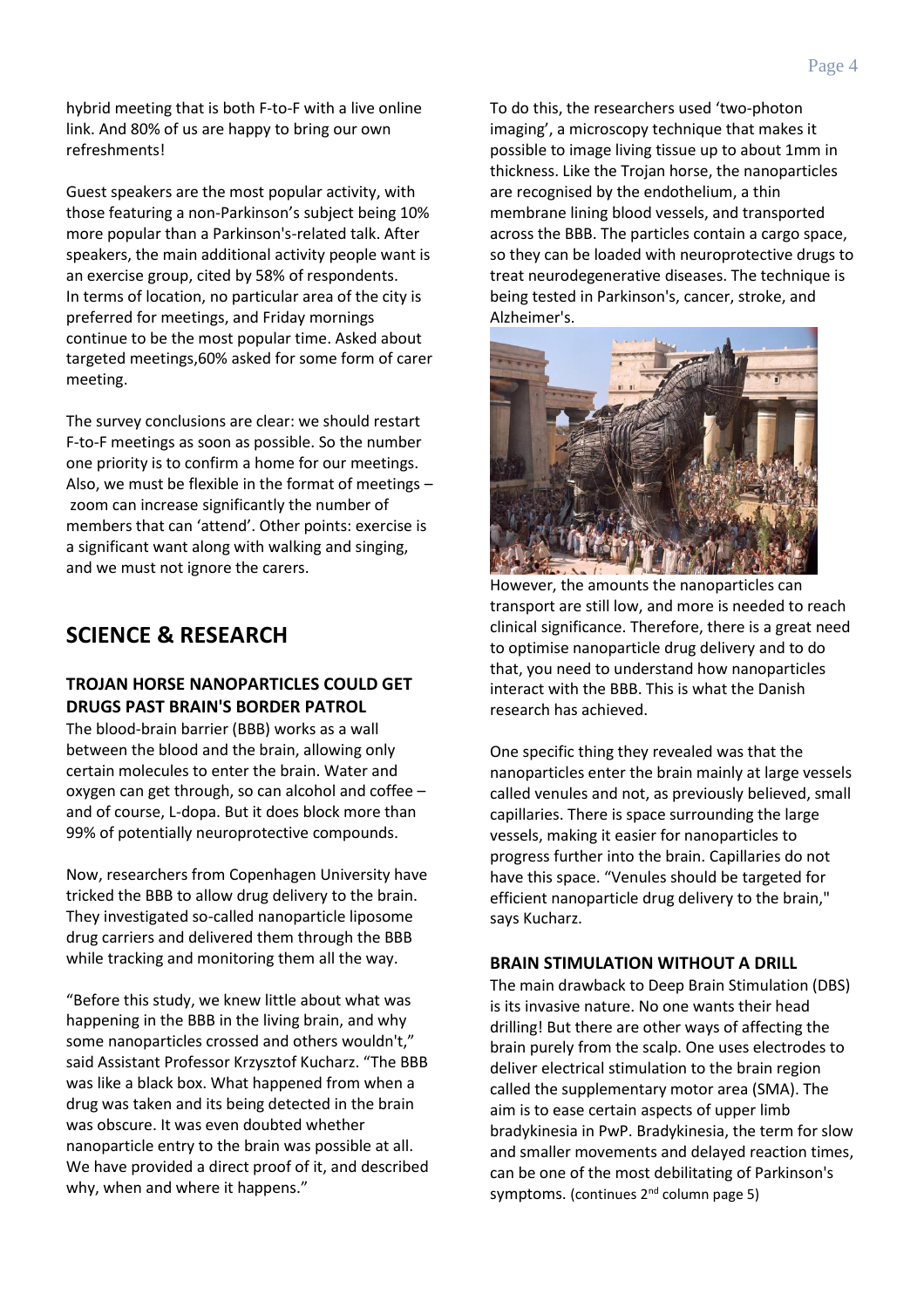## **VIEWPOINT**

**Science explains how the world works, and why medical treatments are effective. But for those treatments to be really significant, something more than understanding is critical: mass production.**

Take the most recent, obvious example: the vaccines for the Corona virus. These have been a triumph for the scientists, who developed them far more quickly than was thought feasible. They have saved millions of lives – an awesome achievement. But if we hadn't been able to produce them in enormous quantities, or if it had been monumentally expensive to do so, or taken years to produce them, they would have been of much less significance. Rapid mass production and extremely low cost per dose is vital to immunise the world.

This is true of many other areas of science and technology. Perhaps the most powerful example is electronics. Creating billions of silicon chips with ever more components packed on to them, at ever lower prices per element, is why such powerful computers are ubiquitous: think smartphones.

Now, we are hopefully going to see the same thing with a treatment for Parkinson's that has more promise than anything since L-dopa was introduced in the late 1960s: stem cells. We have known that stem cells grafted into the brains of Parkinson's patients can really work. In some cases, the cells have restored the dopamine-producing capability of their brains to the extent that they can stop taking L-dopa medication, for many years.

However, the impact of stem cells has so far been tiny, for several reasons. But one in particular threatened to be a major barrier to their widespread use. Years ago, the source of stem cells was human embryos. This meant they were available in only tiny quantities, relative to the numbers of people with Parkinson's. Also, many people were against their use on ethical grounds – not least, President George W. Bush, who in 2001 introduced a ban on US government funding for research on human embryonic stem cells.

Today the picture is far more optimistic. The US ban was lifted by President Obama. R&D spending on stem cells has rocketed, and is estimated at between \$1-2bn a year. And most important of all, new ways of producing stem cells are being developed, which merit the term 'mass production'. They will make it possible to produce in a few weeks enough dopamine cells to treat the whole Parkinson's population of Europe!

**Stem cells may not cure Parkinson's, but they could make it so treatable, it becomes a minor affliction. We'll settle for that!**

#### (from page 4)

The SMA helps to coordinate motion, especially preparing for and initiating movement. Abnormally low electrical activity in this region has been linked to bradykinesia, suggesting that increasing the activity might reduce the symptom. Scientists at Ottawa University in Canada used electrodes on volunteers' scalps to deliver transcranial direct current stimulation (tDCS). The aim was to see if applying this for 10 minutes could improve their reaction time and movement doing a simple task with their upper limb. In fact, tDCS did not affect reaction times, but it did enable patients to improve extending their elbow, both moving it and reaching the maximum amount of movement.



Another non-invasive brain treatment is transcranial pulse stimulation, which has been used with Alzheimer's patients to regenerate their cognitive abilities and maintain them for as long as possible. Now, it is being tested as a treatment for PwP, and researchers say it could work even better with Parkinson's than with dementia and Alzheimer's.

The use of single- and paired-pulse TMS, two versions of the technique, has been shown to cause many alterations in the corticospinal pathway. Overall, it has provided important new pathophysiological insights, which point to the [primary motor cortex](https://www.sciencedirect.com/topics/neuroscience/primary-motor-cortex) playing a key role in the movement disorders typical of Parkinson's.

And yet another form of TMS, repetitive (r-)TMS, has been studied as a treatment for motor problems. Some reports are favourable, others are not, and have raised the problem of appropriate control experiments. "Although extremely interesting, the potential therapeutic role of r-TMS in PD needs further evaluation," a researcher said.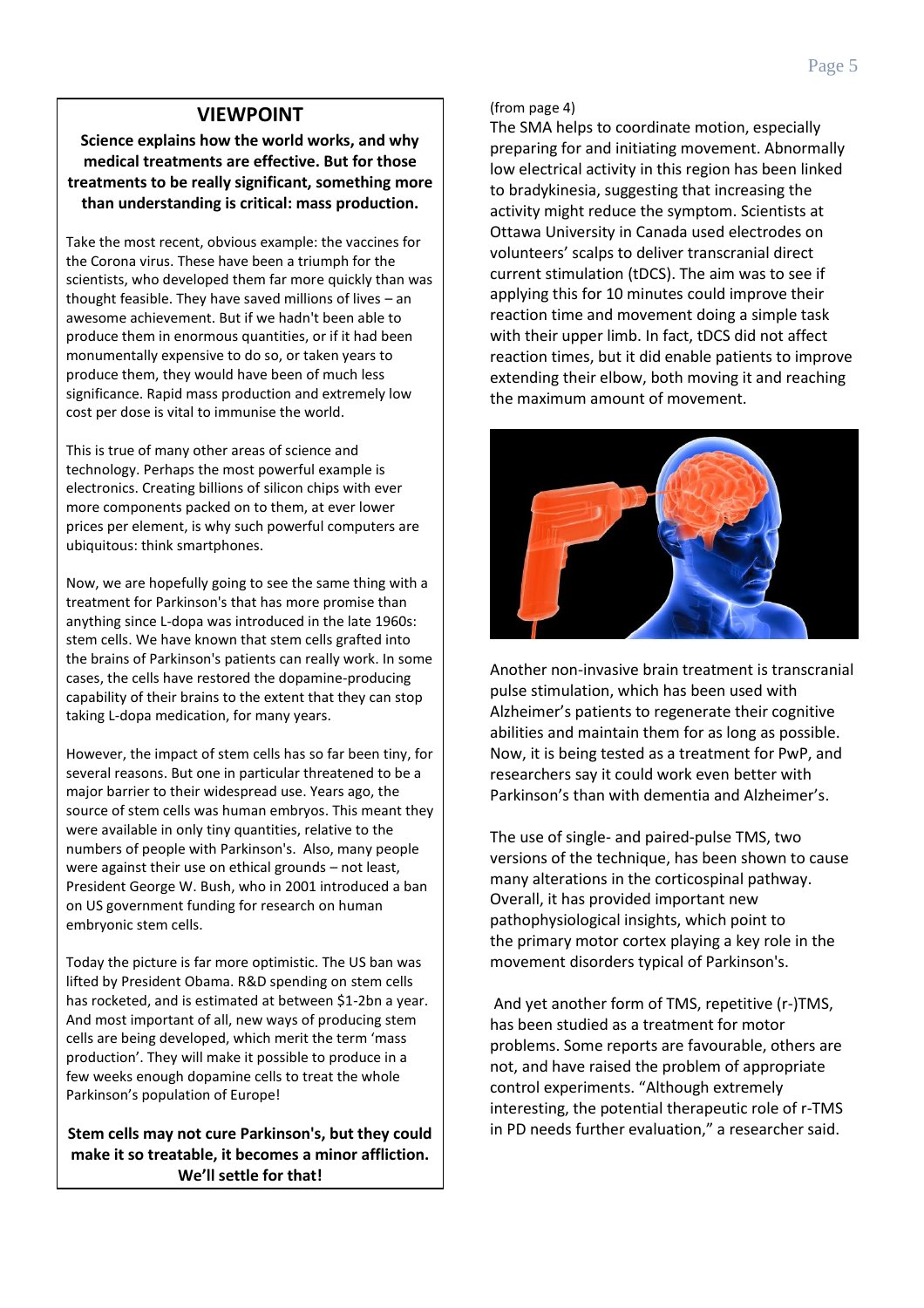#### **SPACE STATION EXPERIMENT ON FIBRILS**

An experiment studying the mechanics of amyloid fibrils – aggregations of protein linked with Parkinson's and other conditions – is underway on the International Space Station (ISS), led by a team at Rensselaer Polytechnic in New York state. The aim is to study fluid dynamics without the interference caused by the solid walls of a container. This requires a microgravity environment, as exists in orbit, where surface tension alone can hold a drop of liquid together. This makes it possible to observe the effects of stress on proteins, in this case insulin.



The hardware for the experiment features a syringe that dispenses a large drop of water and dissolved insulin. The drop attaches to a thin stationary ring on one side of the hardware, and another thin ring on the other side that can rotate. The rotating ring can be spun to 'shear' the protein, speeding up the formation of amyloid fibrils. Bones are the only solid interfaces in the body. The surfaces of cells and neurons are fluid interfaces. So researchers need a system with similar fluid interfaces to model what is happening in the body, and hence understand the science underlying these fibrilisation processes.

#### **DOES EXERCISE HELP BY IMPROVING THE GUT?**

A possible link between the gut and the brain has been widely discussed by Parkinson's experts for years. And some gut-related problems, particularly constipation but also bloating, are well established symptoms. Now, the hope is that understanding the mechanisms and pathology of these faults will lead to more effective treatment, via exercise.



Perhaps the gut-brain link shouldn't have surprised people so much – the gut microbiome actually produces neurotransmitters, like dopamine and

serotonin, and can send these to the brain. Recent research shows that PwP could be experiencing gastrointestinal symptoms because their gut microbiome isn't functioning properly.

Research by two scientists at the University of Southern California, Dr. Beth Fisher and Kaylie Zapanta, has shown that exercise can reduce some of the cognitive and motor symptoms in PwP. Now, they are proposing what they say is an 'audacious idea': that some of the benefits could be the result of restoration in the gut microbiome.

Research in non-Parkinson's disease populations has shown that exercise can help restore the gut microbiome. So Fisher and Zapanta want to do a long-term study examining how different kinds of exercise, such as strength training versus aerobic [exercise,](https://medicalxpress.com/tags/exercise/) could restore the microbiome and potentially ease Parkinson's symptoms.

"Physical therapists get excited about this kind of research because many of their patients suffer from these gut symptoms," Zapanta says. "It's complex, but if we can understand at a fundamental level what's going on in the gut microbiome, then we can treat PwP more effectively and potentially see restorative benefits."

#### **PAR-CON 2021 CONFERENCE COVERS THE WORLD OF PARKINSON'S RESEARCH**

A comprehensive picture of the current state of Parkinson's research was given by the Par-Con Conference 2021, which ran from October 19 to 21. To start at the end, the last session of the final day featured Professor Roger Barker with a talk titled 'What will treatment look like in the future?'

Therapeutically, there has been a major sea change during the previous decade, he said. One element of this is the recognition that Parkinson's is a constellation of different types of disease. Some do well with the condition for many years, sadly others do less well. The question is: why? And can we start to stratify people into different types? This not only enables us to tell people what the future holds with a bit more confidence, but also affects trials.

"It's no longer good enough to lump a group of PwP into a trial, chuck a therapy at them and see what happens," he said. "There must be more care as to what sub-type is the target. In the time I have been a doctor, around 35 years, this strategy has been a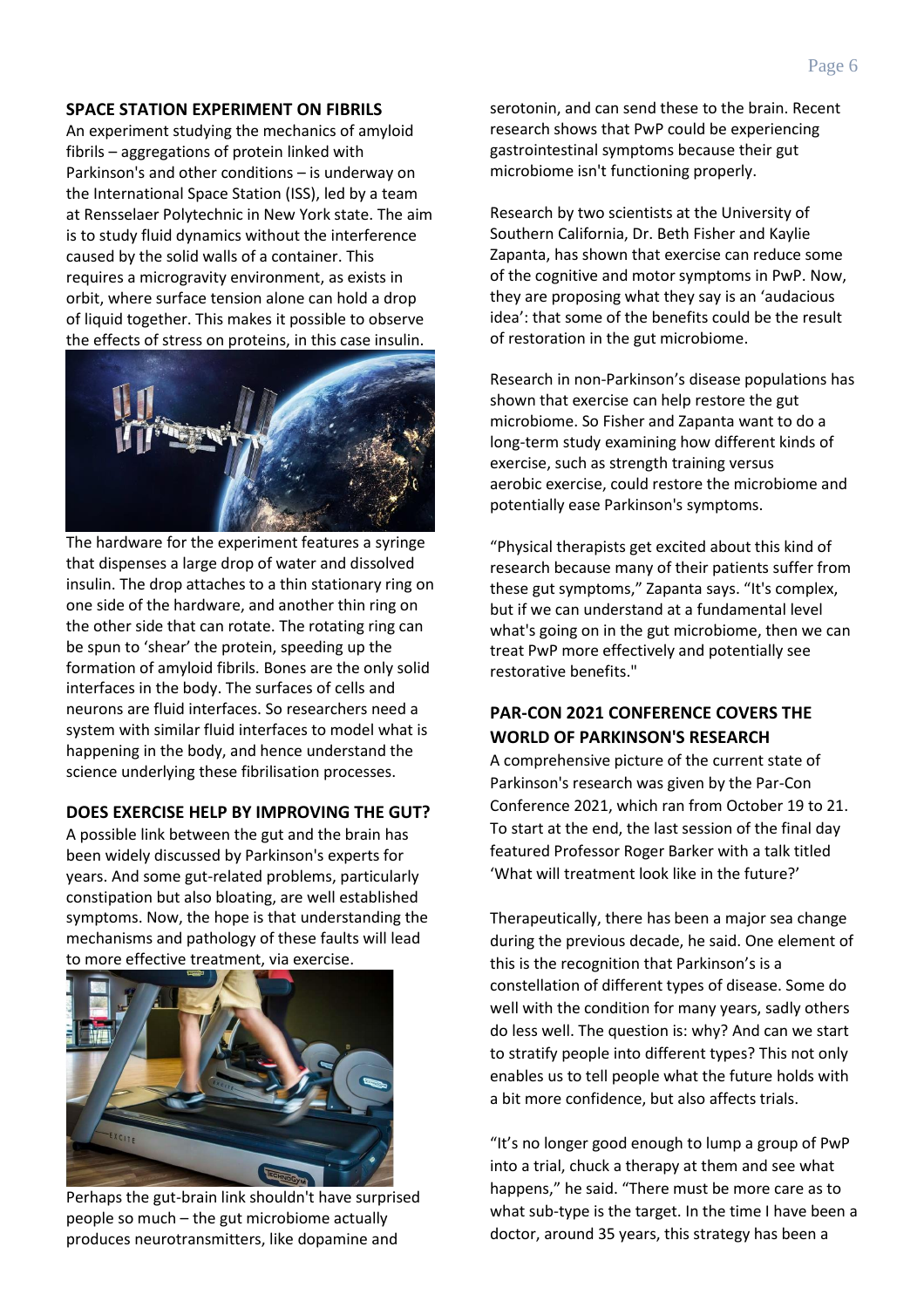clear success in other areas, notably breast cancer, which is now seen as several diseases treated in different ways."



So what various therapies are we going to treat people with? Prof Barker said he is a fan of the 'polypill' approach, which has transformed the treatment of HIV/AIDS, by targeting the different pathways involved in the condition and giving different therapies tailored to each part. "Much the same is true of how we treat some infections, for instance TB, and heart failure, high blood pressure, and stroke. We should be applying combination therapies to help in all the pathways involved. If I can make each one a bit better, we're probably going to make a huge difference.

This applies most of all to slowing down the progression of Parkinson's: slow it by 50%, and we can turn it from being a condition lasting 30-35 years to one that lasts 70 years. "Then we don't really have to worry about it because something else will come along and get you before then. So the vision is: stratify patients, give multiple, personalised therapies, and slow down progression by a significant amount."

One difficulty with slowing it down is how do we know we have made a difference? For a start, trials must be longer, 3-4 years. Another is to collect electronic information on people, via devices like a Fitbit. This gives a degree of objectivity to patient assessment, but it shouldn't be given too much weight. If the data says a patient seems to have improved, with less tremor for example, but the patient says "I don't feel well," ultimately, it's what they feel and experience that is important.

Trials known as MAMS (Multi Arm Multi Stage), which test lots of different therapies, are the way forward. They have been used before, for example in prostate cancer, with a trial called Stampede, which over the last 15-20 years has totally changed the treatment of prostate cancer in the UK.

The other area that will change a lot over the next decade is better agents for treating the dopamine

aspects of Parkinson's. "I think there is a revolution coming in the ways we can deliver dopamine," Prof Barker said. "We are on the cusp of a whole series of trials putting new dopaminergic cells into patients' brains. This is because we now have the technology to turn stem cells into dopamine cells."

Prof Barker is running one of these with a group in Lund, Sweden, that starts next year. Others include companies such as Novo Nordisk, Blue Rock Therapeutics (owned by Bayer), Fujifilm and TeleDynamics. "If the techniques prove effective, there is huge potential to radically change how we treat Parkinson's. In theory, when people first present, we could put back 100-200K dopamine cells, which will mean they don't need to take any medication. That will mean there are no medicationproduced side-effects. The result will be to make everything we do today in clinic redundant," he said in his conclusion. (See footnote on page 8).

Using stem cells is one way of improving the provision of dopamine, but there are others, notably gene therapy, and under-the-skin dopamine, which is looking very promising.

Other speakers at Par-Con 2021 included Simon Stott, who many members will remember from his days at the Brain Repair Centre at Addenbrooke's. Simon spoke about New Treatments being developed, and focused on two: Anavex 2-73, and LRRK2 inhibitors. The first drug has been tested for Alzheimer's, and is now being tried on PwP. In one trial, it demonstrated a significant improvement in cognition after only 14 weeks, compared with the performance of patients who were taking a placebo.

"There was a big difference between those taking the drug and those on the placebo," Simon said. "It is exciting, but we are staying cautious."

The aim of LRRK2 inhibitors is to effectively 'calm down' proteins. Tiny errors sometimes occur in a person's DNA – in this case the gene known as LRRK2 (called LARK2) – that affects the behaviour of proteins coded by the gene, making them hyperactive. Ultimately, this can kill the cell. Also, research has established that people with the LRRK2 variant are at greater risk of getting Parkinson's. Even people without the genetic error, whose Parkinson's is idiopathic (cause unknown), can have the overactive protein.

If we can develop substances that reduce the hyperactivity, or even stop it completely, it could be